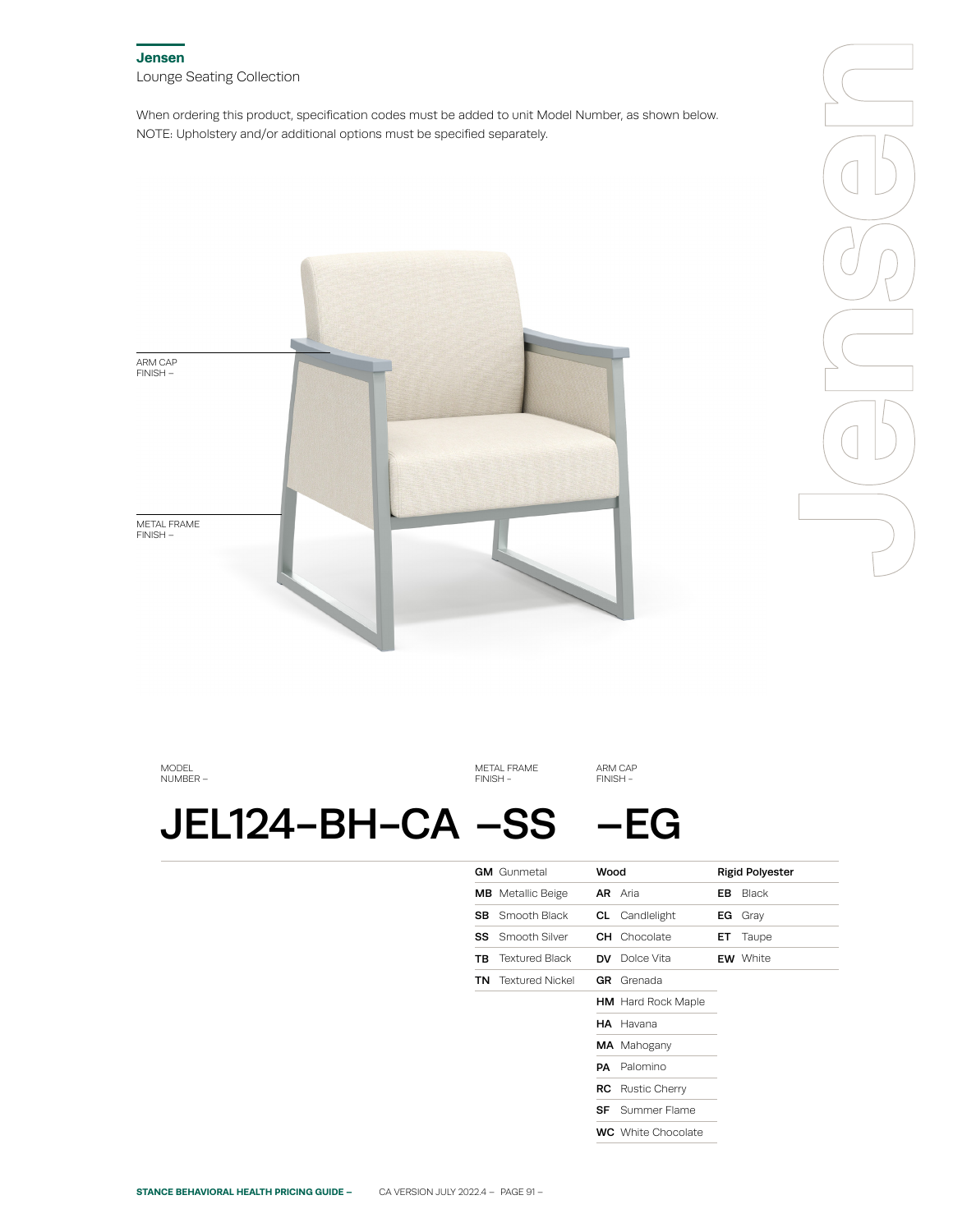#### **Jensen**

Lounge Seating Collection

Different fabrics may be specified on the seat and on the back. In this case, use the higher grade of the two. No additional upcharge applies. All prices are in CA dollars (CAD).

### **JEL124-BH-CA**

| DESCRIPTION |
|-------------|
|-------------|

24" Lounge Chair

Closed arms



| DIMENSIONS-        |       |   |   | OPTIONS-                       |                         |   |   |        |  |
|--------------------|-------|---|---|--------------------------------|-------------------------|---|---|--------|--|
| <b>Width 27.5</b>  |       |   |   | <b>CAL 133</b>                 |                         |   |   | $+120$ |  |
| Depth 28.5         |       |   |   | Moisture barrier               |                         |   |   | $+120$ |  |
| Height 34          |       |   |   | Wood arm caps                  |                         |   |   | $+0$   |  |
| Seat Width 24      |       |   |   | Polyurethane arm caps          |                         |   |   | N/A    |  |
| Seat Depth 19      |       |   |   | Rigid Polyester arm caps       |                         |   |   | $+250$ |  |
| Seat Height 18     |       |   |   | Corian® Solid Surface arm caps |                         |   |   |        |  |
| Arm Height 26      |       |   |   |                                | Bolt-to-floor brackets  |   |   |        |  |
| COM Yard 3.25      |       |   |   |                                | Additional 20lbs weight |   |   |        |  |
| COM Yard Back 1.25 |       |   |   | Additional 40lbs weight        |                         |   |   | $+370$ |  |
| COM Yard Arms 1    |       |   |   |                                |                         |   |   |        |  |
| COM Yard Seat 1    |       |   |   |                                |                         |   |   |        |  |
| Ship Weight 73     |       |   |   |                                |                         |   |   |        |  |
| Cubic Feet 19      |       |   |   |                                |                         |   |   |        |  |
|                    |       |   |   |                                |                         |   |   |        |  |
| MODEL NO.          | COM/1 | 2 | 3 | 4                              | 5                       | 6 | 7 | 8      |  |

JEL124-BH-CA 2334 2635 2935 3236 3537 3837 4138 4438



# **JEL131-BH-CA**

DESCRIPTION –

31" Lounge Chair Closed arms

| MODEL NO.           | COM/1 | 2 | 3 | 4                        | 5 | 6                              | 7 | 8      |
|---------------------|-------|---|---|--------------------------|---|--------------------------------|---|--------|
| Cubic Feet 24       |       |   |   |                          |   |                                |   |        |
| Ship Weight 83.5    |       |   |   |                          |   |                                |   |        |
| COM Yard Seat 1     |       |   |   |                          |   |                                |   |        |
| COM Yard Arms 1     |       |   |   |                          |   |                                |   |        |
| COM Yard Back 1.5   |       |   |   | Additional 40lbs weight  |   |                                |   | $+370$ |
| COM Yard 3.5        |       |   |   | Additional 20lbs weight  |   |                                |   | $+185$ |
| Arm Height 26       |       |   |   | Bolt-to-floor brackets   |   |                                |   | $+85$  |
| Seat Height 18      |       |   |   |                          |   | Corian® Solid Surface arm caps |   | $+615$ |
| Seat Depth 19       |       |   |   | Rigid Polyester arm caps |   |                                |   | $+250$ |
| Seat Width 31       |       |   |   | Polyurethane arm caps    |   |                                |   | N/A    |
| Height 34           |       |   |   | Wood arm caps            |   |                                |   | $+0$   |
| Depth 28.5          |       |   |   | Moisture barrier         |   |                                |   | $+180$ |
| Width 34.25         |       |   |   | <b>CAL 133</b>           |   |                                |   | $+180$ |
| <b>DIMENSIONS -</b> |       |   |   | OPTIONS-                 |   |                                |   |        |

|--|